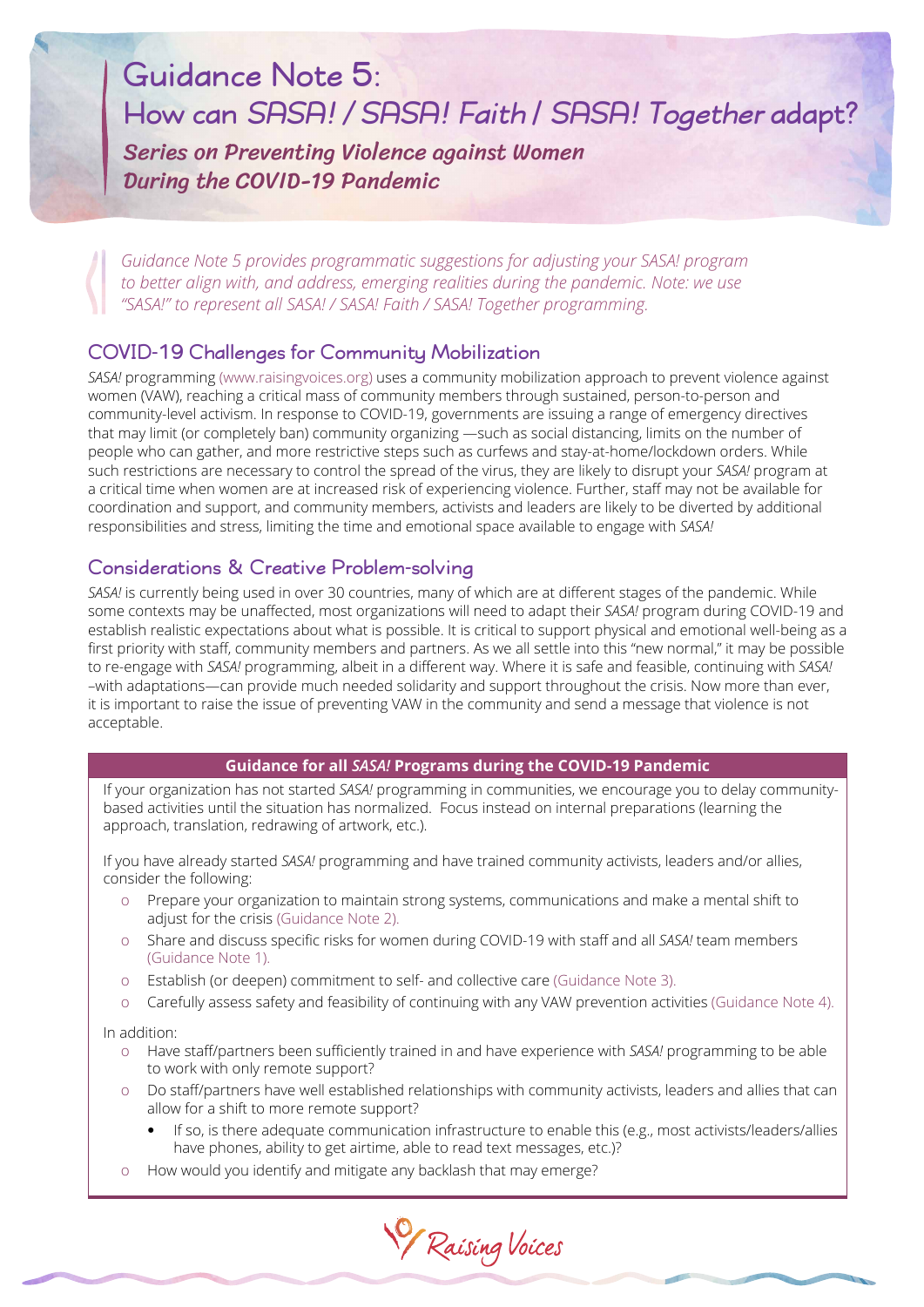If it feels safe to continue with *SASA!* programming, the following adaptations may be relevant for your context:

- Strengthen relationships and deepen trust across your entire *SASA!* team (community activists, faith and other community leaders, institutional allies, etc.). Reach out regularly to:
	- **•** Ask about their safety and wellbeing, discuss ideas and strategies that are emerging in their communities/institutions, and any specific needs. Make a plan to stay connected (consider virtual check-ins, WhatsApp groups, or phone calls). If resources allow, provide airtime/data to team members.
	- **•** Provide updated referral lists highlighting existing and new services that are available at this time.
	- **•** Ask about any increase in cases of VAW—and how they are managing. A rapid increase in women needing support can be overwhelming and is happening in some communities. Remind *SASA!* team members that they are not service providers or counselors. Encourage them to refer women to services with the relevant expertise, as this is necessary for survivor safety and their own emotional wellbeing.
	- **•** Discuss and decide on how to structure direct outreach to women who are known to be in violent relationships, or have other crucial economic, social or emotional needs (Box 1).
	- **•** Explain how *SASA!* programming is being adapted and explore what roles they could play. Avoid assuming that everyone is able and interested to continue. Emphasize that it is okay if they are unable to participate and that it will not impact their future involvement in *SASA!*
	- **•** Ask each *SASA!* team member what they feel they can do during this time the best ideas will likely come from them!
- o Adjust activity plans with activists, leaders and allies. This will likely require a shift to virtual/remote discussions on WhatsApp or another platform – if the team is able. Remember to keep activities light and feasible; expect and accept a reduction in *SASA!* activities.
- o During COVID-19, be cautious about using any images that show violence or could be potentially sensitive, especially from the Awareness phase. This phase focuses on men's power over women and it may increase risk for women and/or cause backlash. In particular, do not use the Awareness Power Poster, Picture Card or Comic as person-to-person discussion and support is important when raising sensitive issues.
- o Strengthen (or initiate) relationships with any media partners or amplify media components of your program. Media (social and traditional) will be the safest way to share information, facilitate discussion and offer support during the pandemic.

As many community mobilization activities will not be possible, consider using this time to further strengthen your organizational capacity to implement *SASA!* in the future:

- o Hold virtual trainings and practice sessions.
- o Read different sections of *SASA!* and discuss regularly to expand staff's understanding of the methodology.
- o Deepen, explore and reflect on the organization's values and how these align with *SASA!*
- o Address any work that may be pending, such as translating materials and the Learning and Assessment (L&A) tools; collaborating with artists on any necessary adaptations so they are ready to test when the lockdown is lifted, etc.
- o Get in touch with your TA provider at Raising Voices schedule sessions for talking through unfamiliar sections of *SASA!,* learning how to use the L&A databases, making specific adaptations for the COVID-19 pandemic, and/or planning or any implementation support.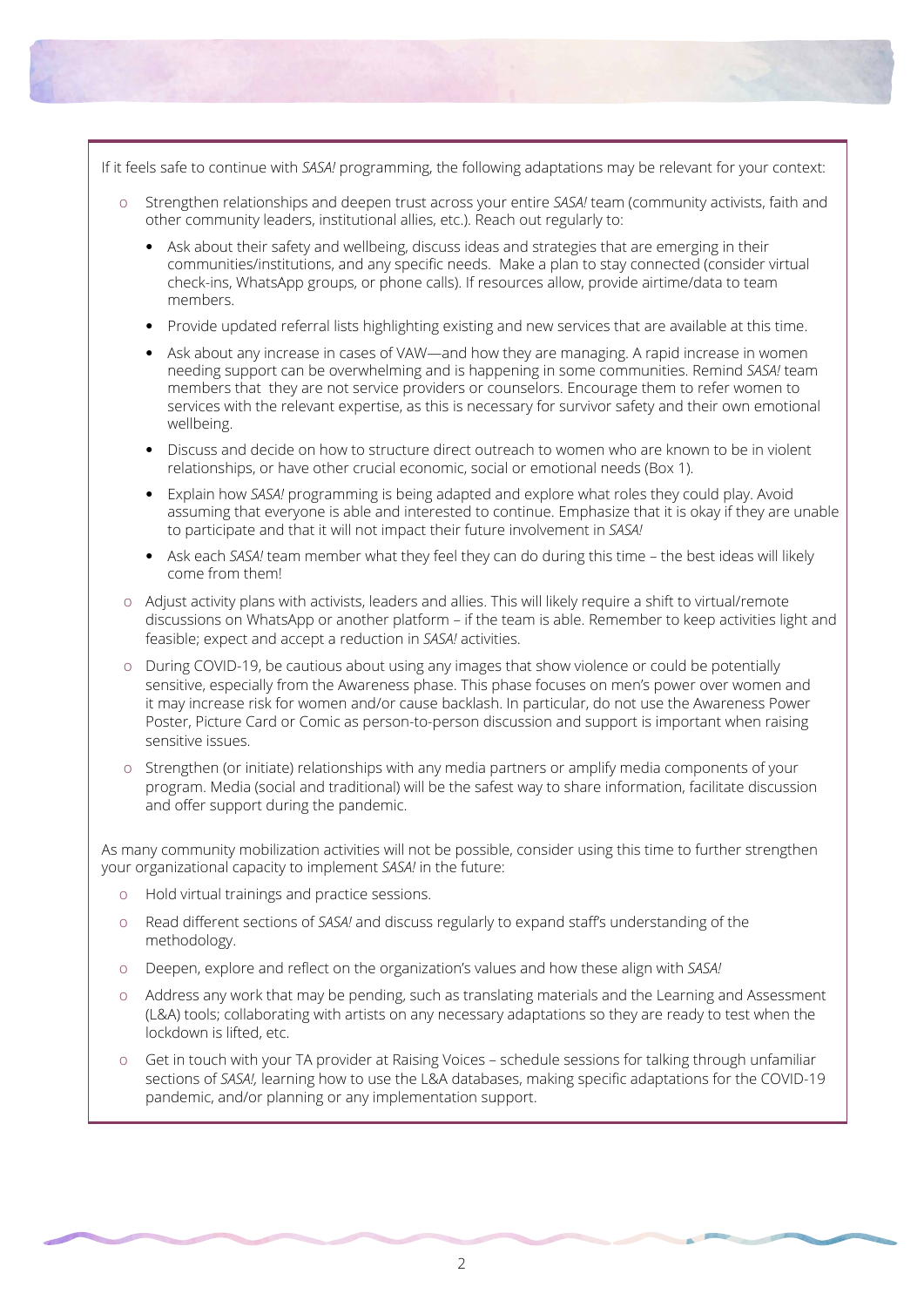## BOX 1: Safety planning discussion points for women experiencing (or at risk of) violence

#### **\* Prior to lockdown/stay-at-home orders:**

- **•** Is there a safe place where you (and your children) can stay away from a violent partner/father, such as a nearby friend, neighbor or relative, a maternal home in the village, a shelter, a religious institution, etc.?
- **•** Are any organizations providing financial support for travel, emergency services or to stock-up on food?
- **•** Are there any weapons in the home that can be removed?
- **•** Is it possible to obtain/hide extra money?

#### **\* During lockdown orders:**

- **•** Is there a trusted neighbor who you can ask to remain vigilant of any disturbances from your home?
- **•** Can you pack a small bag with essential papers, money, medications, and extra clothes in case you need to leave in an emergency?
- Where could you (and your children) go for safety in an emergency?
- Who can you call for emotional support?
- **•** Is there anyone (friend, religious or community leader) who can call / talk to the person using (or threatening to use) violence?

*\* Always check that it is safe to talk before starting the discussion, and be prepared to change topics in case of any interruptions.*

#### **Considerations for Specific** *SASA!* **Methodologies**

*\*Note: only proceed with in-person engagement or distribution of materials if it is possible to do so safely in your context, while adhering to all relevant COVID-19 health directives.*

#### *SASA!*

#### *In the Local Activism strategy:*

- **•** Share copies of a few positive and aspirational Community Conversations (hard copies or virtually). Include one or two questions on the back and encourage community activists to share with families living close to them (while social distancing).\*
- **•** Share copies of the Card Game, Posters and Comics if possible. Encourage family discussions during this time\*
- **•** Encourage community activists to transform the Community Action Groups already established to "Safety Circles," or establish these if none exists. Safety Circles are small single-sex groups that can be connected by phone, text or other virtual platform. These can be with women particularly at risk for violence (or who have experienced violence in the past), and with men who have used violence.
- **•** Encourage each community activist to set up "Chat Groups" via text or other virtual platform. Encourage them to send out a positive question or idea every few days (consider taking ideas from the Quick Chats, Card Game or Comics).
- **•** Plan with community activists to show solidarity through a collective action in the community such as lighting a candle in the window every evening or pinning a white handkerchief to the doorway.
- **•** Share the Soap Operas (if available in local languages, or contact Raising Voices for English versions) via audio file with community activists, and encourage them to share with others.\*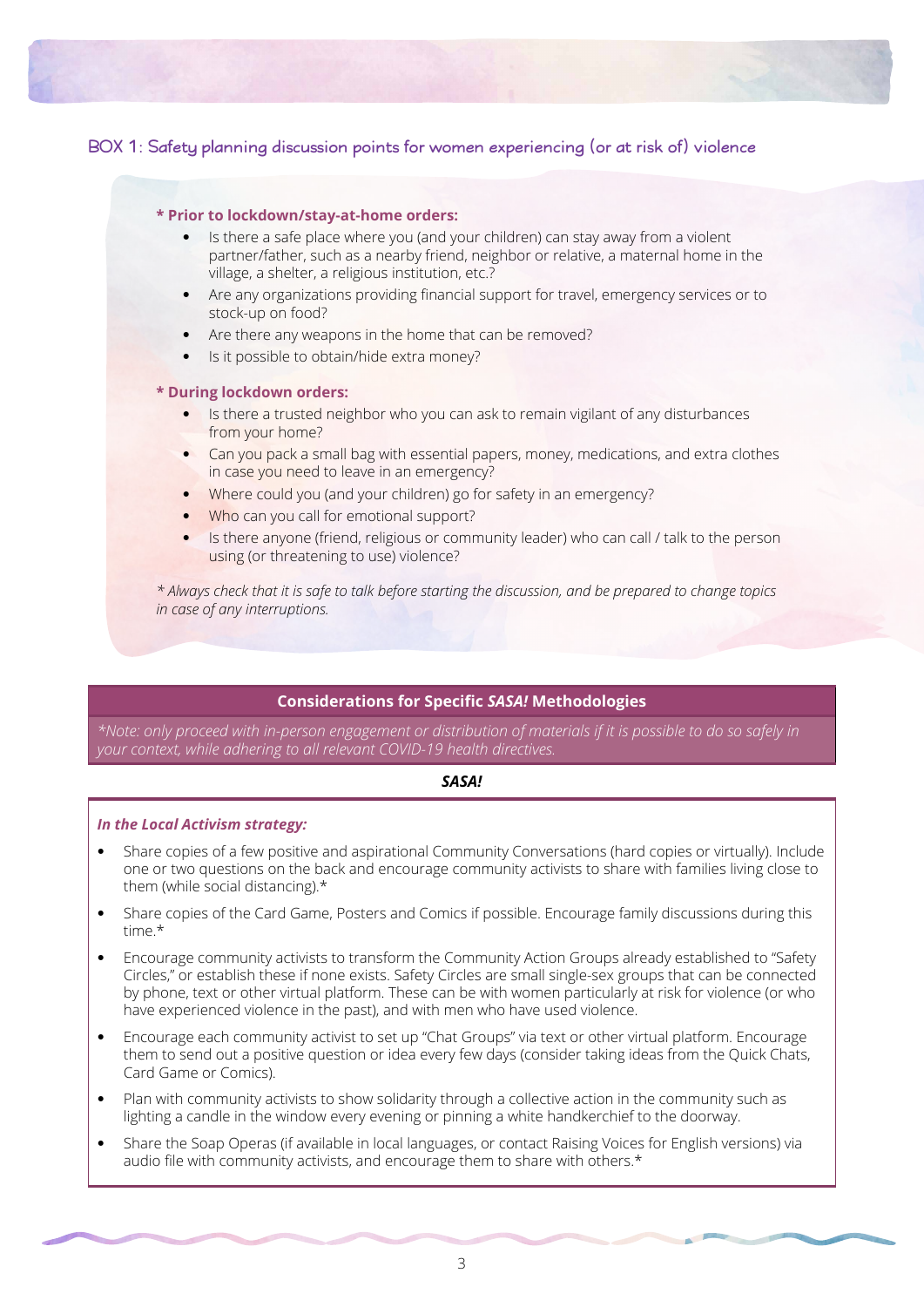#### **In the** *Media & Advocacy* **strategy:**

- **•** Consider airing the Soap Operas with radio stations or even local government officials who control public address systems.
- **•** Consider creating/adapting new content for radio: host talk shows using the Quick Chats; share the Dramas with radio stations and encourage them to read or animate the dramas and host the call-in segments with the discussion questions.
- **•** Share content from Media and Advocacy materials through social media, if relevant in your context.

#### **In the** *Communication Materials* **strategy:**

- **•** If safe,\* share materials in hard copy when available (see Local Activism above) or via social media, email, webinars, etc. If smartphones are not common in your community, consider sending a simple text message every few days with a simple question or idea.
- **•** Encourage TV stations to show the *SASA!* Film.

#### **In the** *Training* **strategy:**

- **•** If possible, modify training modules to accommodate virtual facilitation with staff.
- **•** Hold virtual staff practice sessions to strengthen capacity to facilitate *SASA!* activities. If this isn't possible, ask staff to practice with their families!

#### **Additional considerations**:

- **•** If you are mid-way or near the end of the Awareness phase but haven't completed it, consider incorporating Support phase materials (Community Conversations, Power Poster, Community Poster, etc.) to encourage "power with" for increased solidarity and connection during this difficult time. You can resume Awareness phase activities when lockdowns have ended.
- **•** You may also want to repeat some activities/content from the Start phase that emphasizes "power within" which may be helpful to community members at this time.

Please click [here](https://bit.ly/3f5Gvlo) to access some of the suggested *SASA!* materials

# *SASA! Faith*

- **•** Check-in with all faith leaders and *SASA! Faith* team members, and adjust activity plans together.
- **•** Encourage religious leaders and other community members involved in *SASA! Faith* to learn how COVID-19 affects women and increases their risk for violence.
- **•** Discuss any opportunities for outreach or services to women experiencing violence. Places of worship may have funds that can support women in urgent need of shelter, food or transport to a safer place.
- **•** Work with religious leaders to provide accurate information to community members about COVID-19, and proactively respond to any myths/harmful information that may be circulating in the community.
- **•** Share copies of the Discussion Guides to lay persons and community members many families will be practicing their faith at home and these materials may allow them to deepen their Bible/Quran studies during this time.\*
- **•** If religious leaders are using media to conduct services (online or via public speaker or radio), encourage them to use the Sermon Notes.
- **•** If social media or virtual platforms (such as WhatsApp) are used in your community, consider sending out regular messages (see [Guidance Note 1](http://raisingvoices.org/wp-content/uploads/How_are_women_affected.pdf) for ideas) or the Sermon Notes.
- **•** If a faith-based radio station is involved, encourage them to use the Dramas or the Story Ideas to host radio programs on these topics, as well as highlighting heightened risk to women during the pandemic and any available services.
- **•** Encourage acts of solidarity: consider ringing church bells or a special call from the Muezzin once a week calling for an end to violence against women or to demonstrate solidarity with women experiencing violence.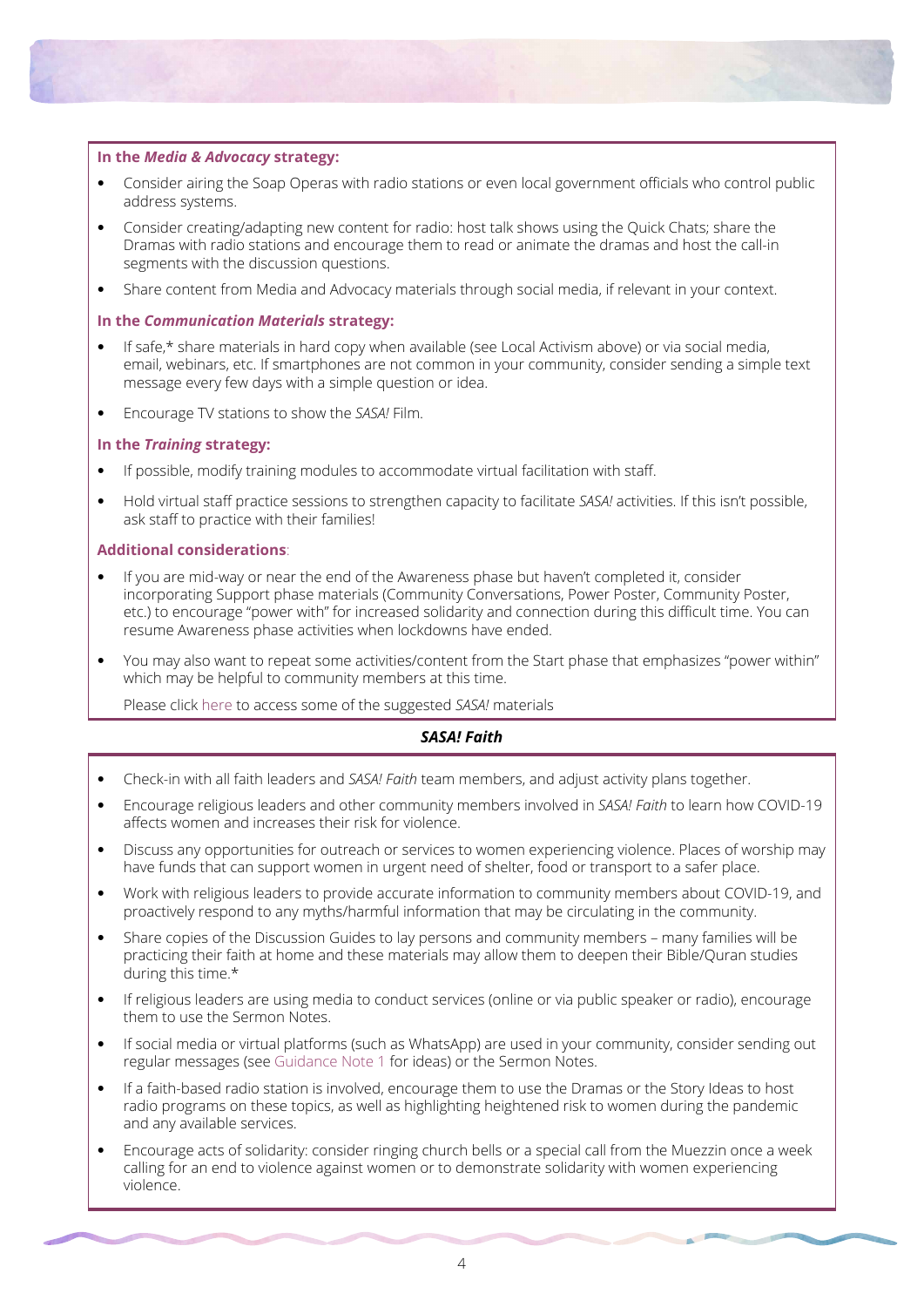#### **Additional Considerations:**

**•** Remind religious leaders that many community members will first turn to them in this time of crisis—and that how they respond will send a strong message to the community. Calm and compassionate leadership is critical, as is practical guidance on how to maintain the values of justice, peace and dignity in all relationships, especially intimate ones during this tumultuous time.

Please click [here](https://bit.ly/3bVatGB) to access some of the suggested *SASA! Faith* materials

## *SASA! Together*

#### **In the** *Local Activism* **Strategy:**

- **•** See *SASA!*, Local Activism box above for tips on checking in with activists and general guidance for working with activists during this time.
- **•** Share copies of Posters, Community Conversations and the Bingo Games (hard copies or virtual). Encourage discussions with family members, in compounds or virtually.\* Remember, do not use Awareness Power Posters or sensitive Awareness Community Conversations during COVID-19.
- **•** If feasible in your community, encourage the community activists to use the Social Media memes.
- **•** Share the Leadership Leaflets (hard copies or virtual) with the community activists to encourage personal reflection on the use of power and their leadership potential.\*
- **•** Consider sharing the Drama Sketches with radio stations for production into radio dramas or even simple story lines that will then spark discussion or audience call-ins.
- **•** Do not use the Deeper Discussions during this time. The content is sensitive and requires significant training, support and oversight.

#### **In the** *Community Leadership* **Strategy:**

- **•** Distribute copies of phase-appropriate Leadership Leaflets and Community Talking Points (hard copies or virtual).\*
- **•** Encourage community leaders to be vigilant to identify and support women experiencing violence. Support them to provide quality referrals.
- **•** Initiate or continue with your virtual check-ins and mentoring of community leaders.
- **•** Use the Social Media memes with community leaders and support them to post the memes on their own platforms, and/or share with community organizations they collaborate with.

#### **In the** *Institutional Strengthening* **Strategy:**

- **•** As some institutions will be providing essential services during the COVID-19 crisis, it might be very difficult to continue with *SASA! Together* work. Give them any support possible and assure them that you will continue to work with them on *SASA! Together* after this crisis passes. Other institutions may transition to working from home. Discuss the particular situation, needs and availability of the institutions you are working with and tailor your engagement accordingly.
- **•** If possible, engage your institution in discussion about how COVID-19 could disrupt or deprioritize services for women. Share [Guidance Note 1](http://raisingvoices.org/wp-content/uploads/How_are_women_affected.pdf
) with them. Create a plan for maintaining VAW response and case management, where relevant.<sup>1</sup>
- **•** If the institution has produced any information/guidelines on COVID-19, share and disseminate these to community members and partners in solidarity and mutual support.

#### **Additional Considerations:**

- **•** Many programs are in the early stages of *SASA! Together* programming. Remain in the Start phase where the positive use of "power within" is emphasized. Organizations can prepare materials for the Awareness phase but avoid sharing these until their programming can return to normal in the community.
- **•** Reach out to [Raising Voices](mailto:www.info@raisingvoices.org) if you need support, we are here for you!

Please click [here](https://bit.ly/2WfMBan) to access some of the suggested *SASA! Together* materials